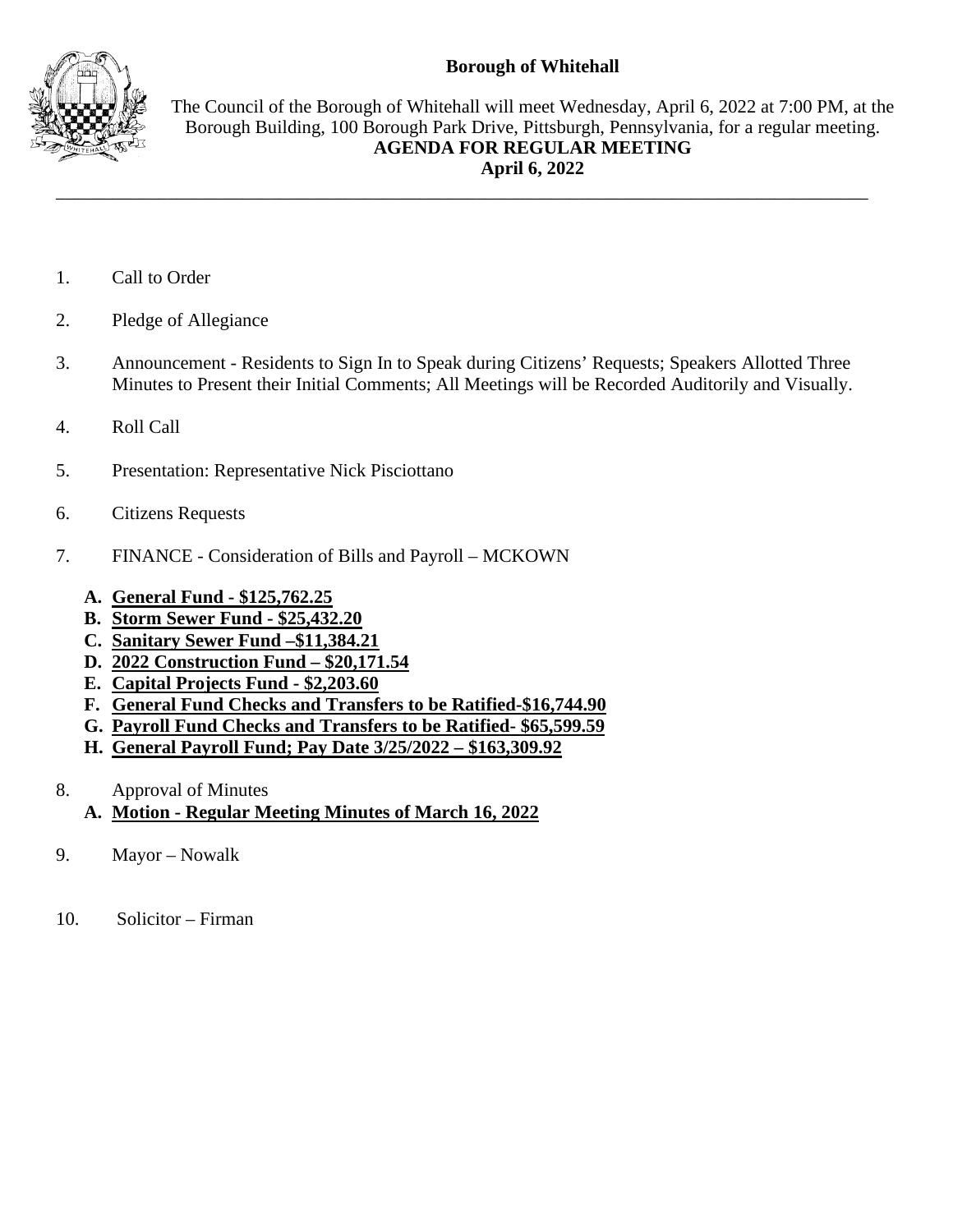## 11. Engineer – Rusmisel

- **A. Motion – Consideration of Pay Application 6 in the Amount of \$45,528.75 for the 2021 Sanitary Sewer Excavation Contract to Roto Rooter Service Company**
- **B. Motion – Consideration of the Fifth Request for Reduction in Security for the Grove Pointe Phase II Project by \$105,635.42 from \$1,138,462.02 to \$1,032,826.60**
- **C. Motion – Consideration of the Sixth Request for Reduction in Security for the Grove Pointe Phase II Project by \$24,406.53 from \$1,032,826.60 to \$1,008,420.08**
- **D. Motion – Consideration of Awarding the Base Bid and any Add-Alternate Bids that Council would like to Consider for the 2022 Pavement Maintenance Program to Mele & Mele & Sons, Inc.**
- 12. Manager Wertz
- **A. Motion – Consideration of Advertisement of the RFP for Third Party Sewer Billing Services**
- **B. Motion – Consideration of Entering into a Consultant Contract with Gateway Engineers for Professional Services for the Union Park Phase I Project**
- **C. Motion – Consideration of Authorizing the Borough Solicitor to Sign Off on the Certification of Compliance with Bid Requirements and the Title Certification for Prospect Park**
- **D. Motion – Consideration of Bidding the Union Park Phase I Project**
	- 13. Reports of the Following Committees:

Planning & Zoning – Sobieralski, McKown, Nagy

- **A. Motion – Consideration of Advertisement of an Ordinance Amendment of Chapter 180 of the Borough Code (Zoning) Regarding Auto Sales use Pursuant to Requirements in the state Municipalities Planning Code and to schedule a Public Hearing on the Ordinance before Council on June 1, 2022 at 7 PM in Council Chambers**
- **B. Motion – Consideration of Advertisement of an Ordinance Amendment of Chapter 180 of the Borough Code (Zoning) Regarding Private Swimming Pool Regulations Pursuant to Requirements in the State Municipalities Planning Code and to schedule a Public Hearing on the Ordinance before Council on June 1, 2022 at 7 PM in Council Chambers**

Library – DePuy, Sobieralski, Veith

Public Works – Book, McKown, Veith

Public Safety – Veith, Book, DePuy

**A. Motion – Consideration of Authorizing the Chief of Police to Advertise the 1988 Mack Rescue Vehicle on the Municibid Website**

Recreation – Nagy, Book, Sobieralski Administrative Services – McKown, DePuy, Nagy

14. DELEGATE REPORTS

**Allegheny County Boroughs Association & Allegheny League of Municipalities** – Book, DePuy

**PA State Boroughs Association** – Book, DePuy

**Brentwood, Baldwin, Whitehall Chamber of Commerce** – McKown, Sobieralski **MRTSA Board of Directors** – McKown, Lahr

**SHACOG** – Veith, Book